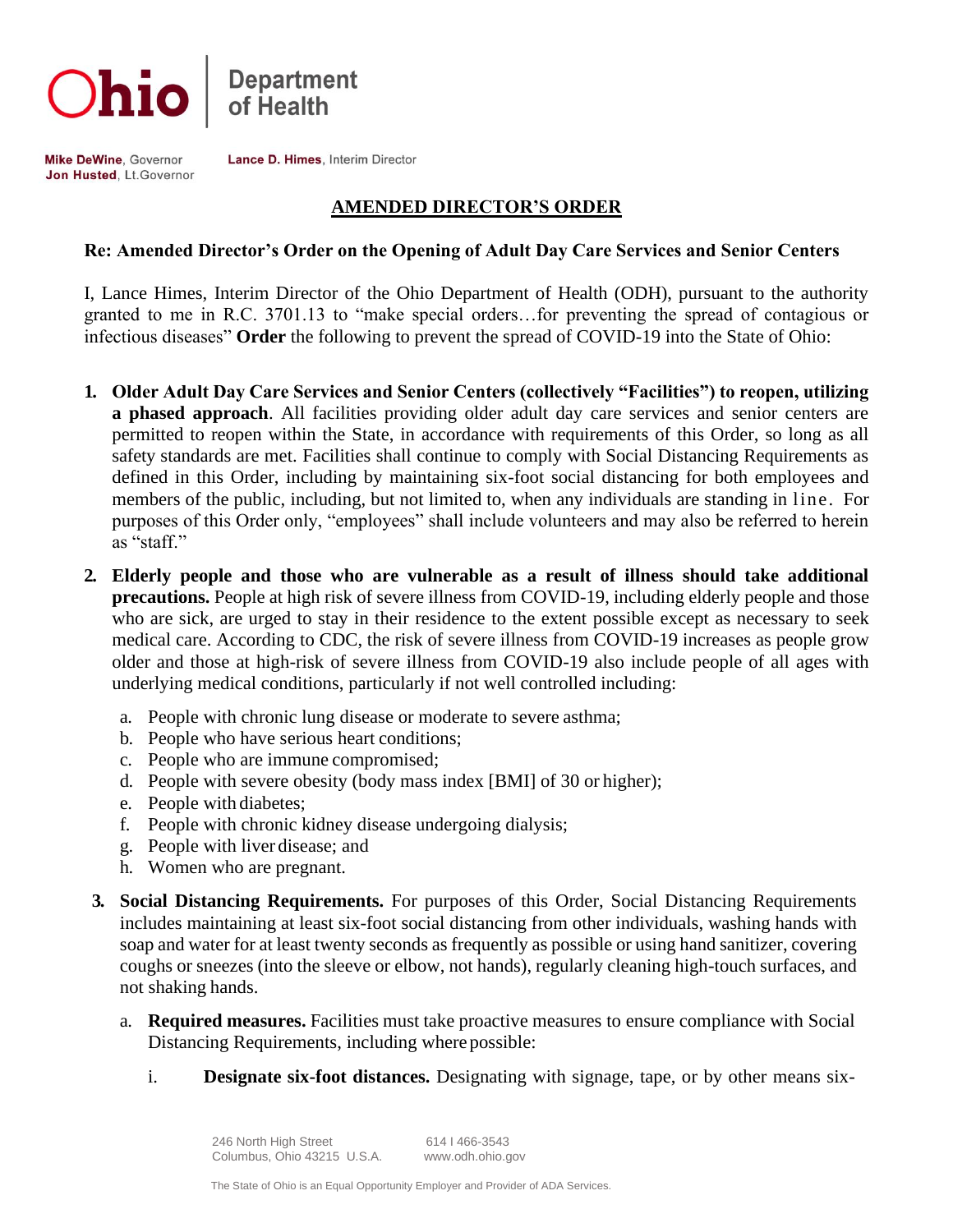foot spacing for employees and customers in line to maintain appropriate distance;

- ii. **Hand sanitizer and sanitizing products.** Having hand sanitizer and sanitizing products readily available for employees and customers; and
- iii. **Online and remote access.** Posting online whether a facility is open and how best to reach the facility and continue services by phone or remotely.
- **4. Enforcement.** This Order may be enforced by State and local law enforcement to the extent set forth in Ohio law. Specifically, pursuant to R.C 3701.352 "[n]o person shall violate any rule the director of health or department of health adopts or any order the director or department of health issues under this chapter to prevent a threat to the public caused by a pandemic, epidemic, or bioterrorism event." R.C. 3701.56 provides that "[b]oards of health of a general or city health district, health authorities and officials, officers of state institutions, police officers, sheriffs, constables, and other officers and employees of the state or any county, city, or township, shall enforce quarantine and isolation orders, and the rules the department of health adopts."

To the extent any public official enforcing this Order has questions regarding provision of services consistent with this Order, the Director of Health hereby delegates to the Ohio Department of Aging (ODA) the authority to answer questions in writing and consistent with this Order, but does not require ODA to provide advisory opinions to nongovernmental entities.

### **5. General COVID-19 Information and Checklist for Facilities.** Facilities are to take the following actions:

- a. Actively encourage sick employees to stay home until they are free of fever (without the use of medication) for at least 24 hours (one full day) AND symptoms have improved AND at least ten days have passed since symptoms first began. Do not require a healthcare provider's note to validate the illness or return to work of employees sick with acute respiratory illness; healthcare provider offices and medical facilities may be extremely busy and not able to provide such documentation in a timely way;
- b. Ensure that your sick leave policies are up to date, flexible, and non-punitive to allow sick employees to stay home to care for themselves, children, or other family members. Consider encouraging employees to do a self-assessment each day to check if they have any COVID-19 symptoms (fever, cough, or shortness of breath);
- c. Separate employees who appear to have acute respiratory illness symptoms from other employees and send them home immediately. Restrict their access to the facility until they have recovered;
- d. Reinforce key messages stay home when sick, use cough and sneeze etiquette, and practice hand hygiene — to all employees, and place posters in areas where they are most likely to be seen. Provide protection supplies such as soap and water, hand sanitizer, tissues, and no-touch disposal receptacles for use byemployees;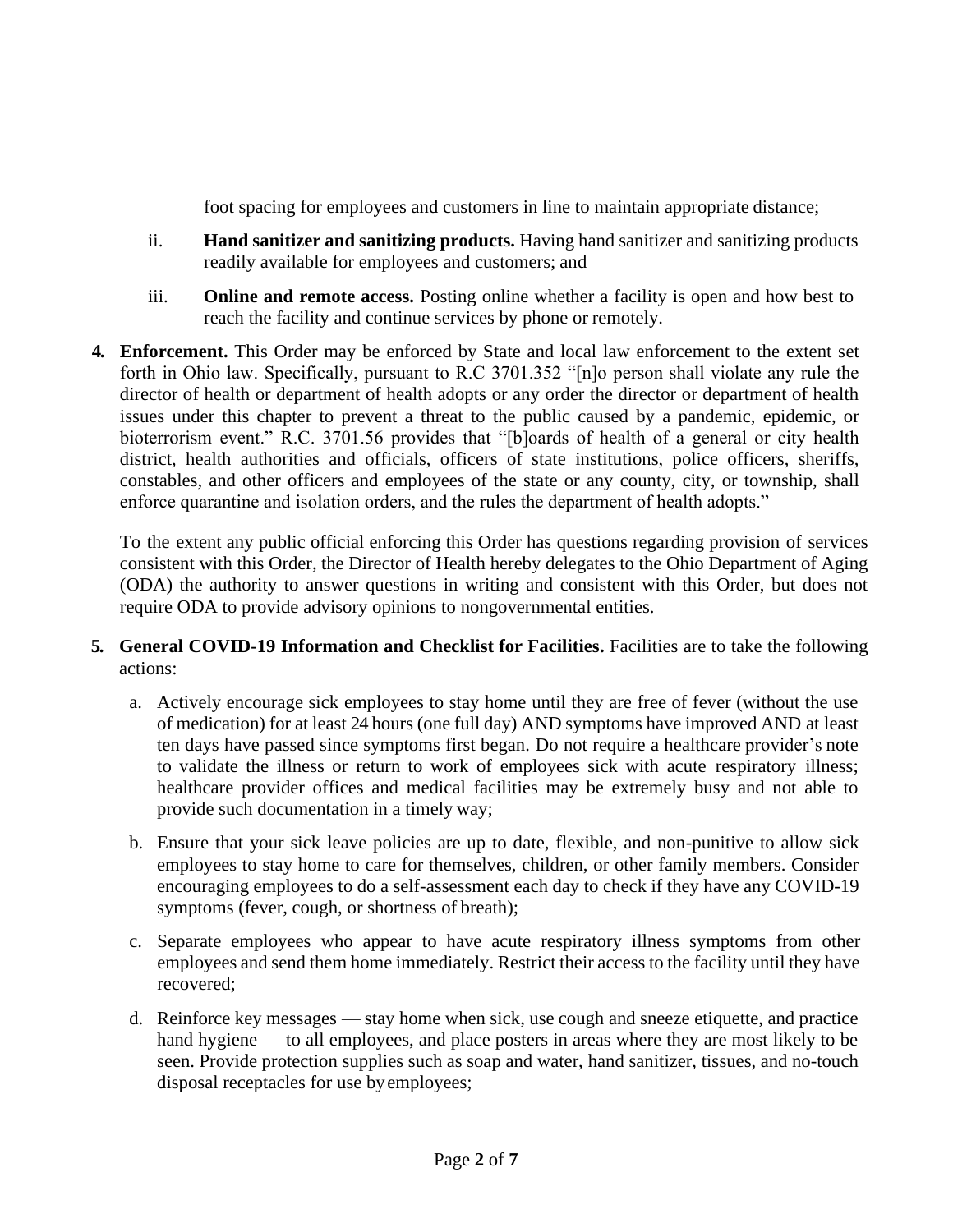- e. Frequently perform enhanced environmental cleaning of commonly touched surfaces, such as workstations, countertops, railings, door handles, and doorknobs. Use the cleaning agents that are usually used in these areas and follow the directions on the label. Provide disposable wipes so that commonly used surfaces can be wiped down by employees before each use;
- f. Be prepared to change business practices if needed to maintain critical operations (e.g., identify alternative suppliers, prioritize customers, or temporarily suspend some of your operations); and
- g. Comply with all applicable guidance from the U.S. Centers for Disease Control and Prevention and ODH regarding social distancing.
- **6. Sector Specific COVID-19 Information and Checklist for Facilities Covered by this Order.** In addition to any future guidance released for this specific sector, all facilities, whether currently open or reopening, shall abide by the following:
	- a. Facilities
		- i. Reduced Capacity, Spacing
			- 1. Effective September 21, 2020, facilities may open with a limited capacity that complies with safe distancing as required in this Order.
				- a. Limited capacity shall ensure compliance with all Safe Distancing Requirements in this Order and shall be defined within the discretion of the facility. Facilities shall consider all the following in determining their ability to reopen at a limited capacity:
					- Ohio's Safe Business Practices for Getting Back to Work;
					- Case status in surrounding community, including the Ohio Public Health Advisory System and associated risk levels;
					- Case status in the facility;
					- Facility staffing levels;
					- Access to adequate testing for participants and staff;
					- Ability of participants to wear masks;
					- Personal protective equipment supplies; and
					- Local hospital capacity.
				- b. To the extent feasible, facilities shall use cohorting of participants to minimize the risk of disease spread and adverse health outcomes. Cohorting is the practice of gathering participants together as a group that will eat, travel, and participate in activities and services together. Facilities shall determine, after assessing capacity, the number of participants to include in each cohort.
			- 2. The state will continue to evaluate the appropriateness and safety of permitting facilities to increase capacity over time, and may issue future guidance, protocols, or Orders, as necessary.
			- 3. Facilities should have as few of points of entry as possible. This does not apply to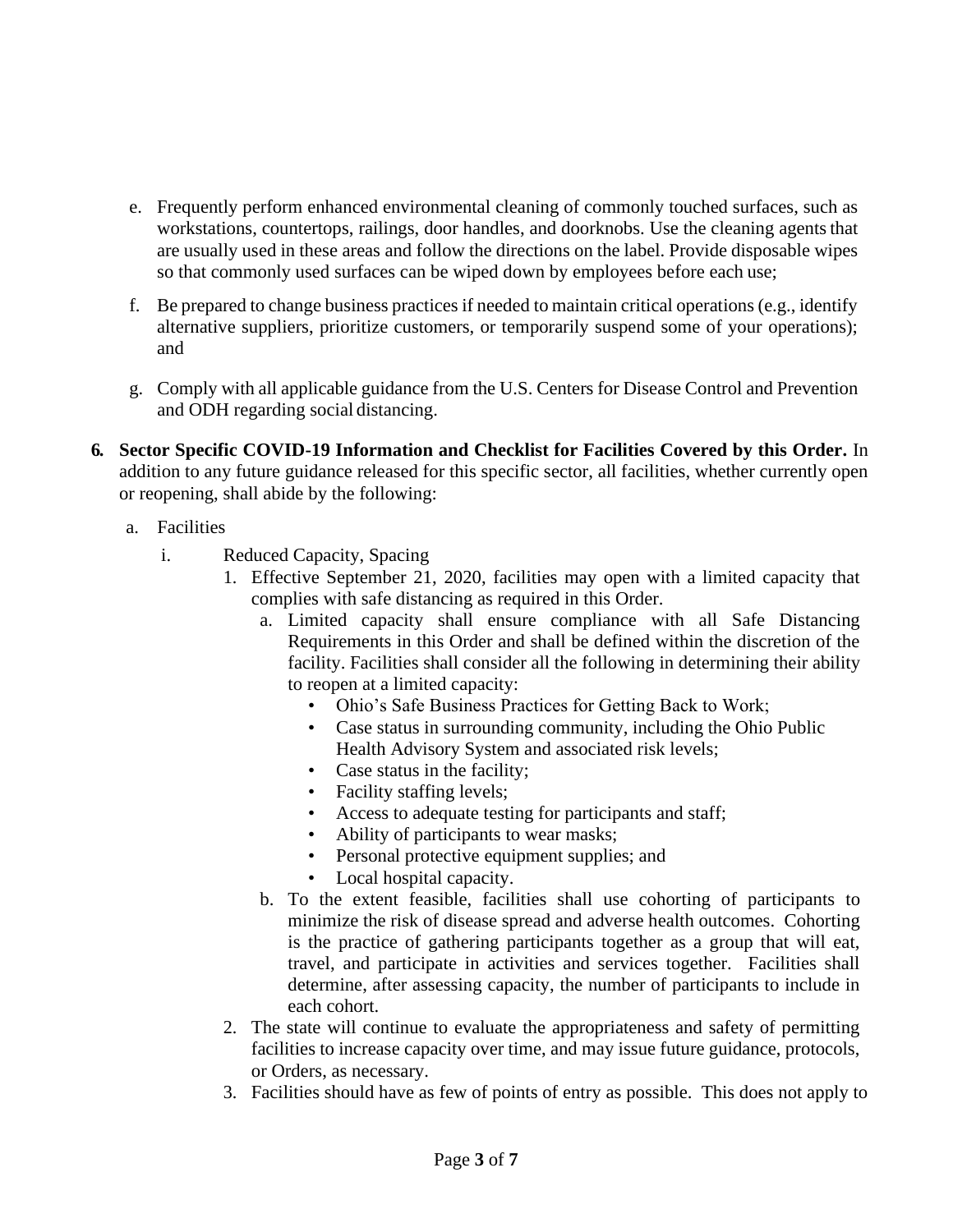emergency ingress or egress of the facilities.

- 4. Facilities shall configure facility layout for enhanced infection control, including designating a holding area for staff members or participants who have symptoms where they can wait in isolation until transportation from the facility can be arranged. Once an individual with symptoms leaves the facility, the holding area will be sanitized. Program areas and transportation will be sanitized, if appropriate.
- 5. As applicable, facilities shall follow COVID-19 protocols as established by the state for Gyms, Dance Instruction Studios, and Other Personal Fitness Venues Guidance.
- 6. As applicable, facilities shall follow COVID-19 protocols as established by the state for local pools and aquatic centers.
- ii. Sanitation
	- 1. Facilities shall continue to monitor all CDC guidelines for infection prevention and control and implement, as appropriate.
	- 2. Facilities shall maintain adequate inventories of PPE, supplies, and equipment within the facility.
	- 3. A hand washing and/or sanitation station shall be available upon entry to facility.
	- 4. Hand sanitizer shall be available throughout the facility for staff and participants.
- iii. Signage and Communication
	- 1. Facilities shall develop a written and transparent plan including all reopening requirements, in addition to a communication plan for participants and families.
	- 2. In entry, signs shall be posted requiring safe distancing and face coverings.
	- 3. At a minimum, facilities shall post reminder signage for hand-washing, sanitization of equipment, and safe distancing.
	- 4. It is recommended that, if possible, facilities post signs with COVID-19 screening questions.
	- 5. It is recommended that, if possible, facilities post directional signage to encourage separation of entrances and exits.
- iv. Entering Facility
	- 1. COVID-19 Testing: Facilities shall implement COVID-19 testing of participants and staff consistent with protocols and guidelines established by ODA, in consultation with ODH.
	- 2. Facilities shall establish protocols to ensure participant and staff safety, including screening all participants prior to or immediately upon entering the facility.
	- 3. All participants and staff shall be pre-screened for COVID-19 via telephone before each visit to the facility. Anyone experiencing symptoms must stay home. According to the CDC, COVID-19 symptoms include fever or chills, cough,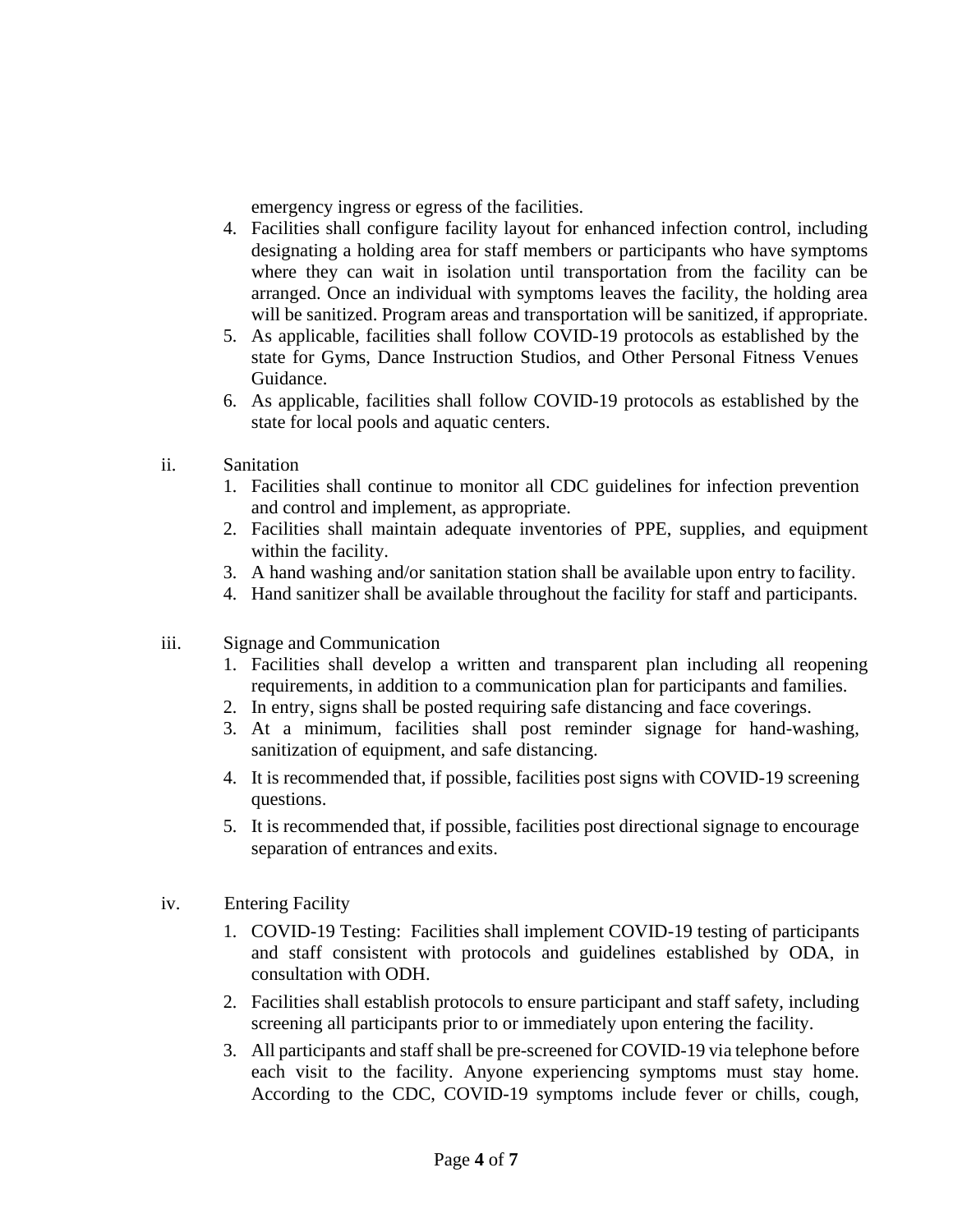shortness of breath or difficulty breathing, fatigue, muscle or body aches, headache, loss of taste or smell, sore throat, congestion or runny nose, nausea or vomiting, and diarrhea. This list does not include all possible symptoms. The CDC will continue to update symptoms as we learn more about COVID-19. The CDC's list of COVID-19 symptoms and a "self-checker" is available at [https://www.cdc.gov/coronavirus/2019-ncov/symptoms-testing/symptoms.html.](https://www.cdc.gov/coronavirus/2019-ncov/symptoms-testing/symptoms.html) This Order does not apply to exigent circumstances, to emergency medical services, first responders, and similarly situated individuals.

- 4. Facilities, where possible, shall have a designated entry point that allows for participants to be picked up and dropped off safely, including providing enough space to permit participants to maintain safe distance from each other and staff and accommodates for adverse weather conditions. No individuals shall be allowed in the designated entry point without a mask.
- 5. Facilities shall maintain a daily log that tracks the attendance of each participant including telephone number and address. The log shall be maintained for at least six months. Logs shall be made available upon request to participants, visitors, and ODH.
- v. Air Circulation
	- 1. It is recommended that, if possible, facilities shall limit use of fans.
	- 2. If fan use is necessary, facilities shall place fans to blow away from participants.
	- 3. It is recommended that, if possible, available, and owner has access, facilities shall open fresh air handlers.
- b. Congregate Activities
	- i. Facilities shall take appointments and sign-up participants for activities ahead of time, unless appointments are not feasible due to emergent or unique circumstances.
	- ii. Facilities shall not offer field trips, excursions, and large-group events.
	- iii. Facilities shall cancel activities if there is no way to maintain six feet social distance.
	- iv. Facilities are encouraged to organize outdoor activities (i.e. dining, classes, etc.) as appropriate and participants can safely join.
	- v. Facilities are encouraged to maintain, and in some cases enhance, virtual options to conduct group activities (e.g., music, games, socialization). Examples include FaceTime, Skype, and Zoom.
	- vi. When participating in group classes, participants shall arrive at the setting no more than 10 minutes prior to class.
	- vii. Outdoor activities such as pickleball, bocce ball, shuffleboard, tennis, etc. shall follow relevant COVID-19 protocols as established by the state.
	- viii. Dining shall also follow the COVID-19 protocols as established by the state for Restaurants, Bars, and Banquet & Catering Facilities/ Services Guidance. In addition, facilities shall adhere to the following: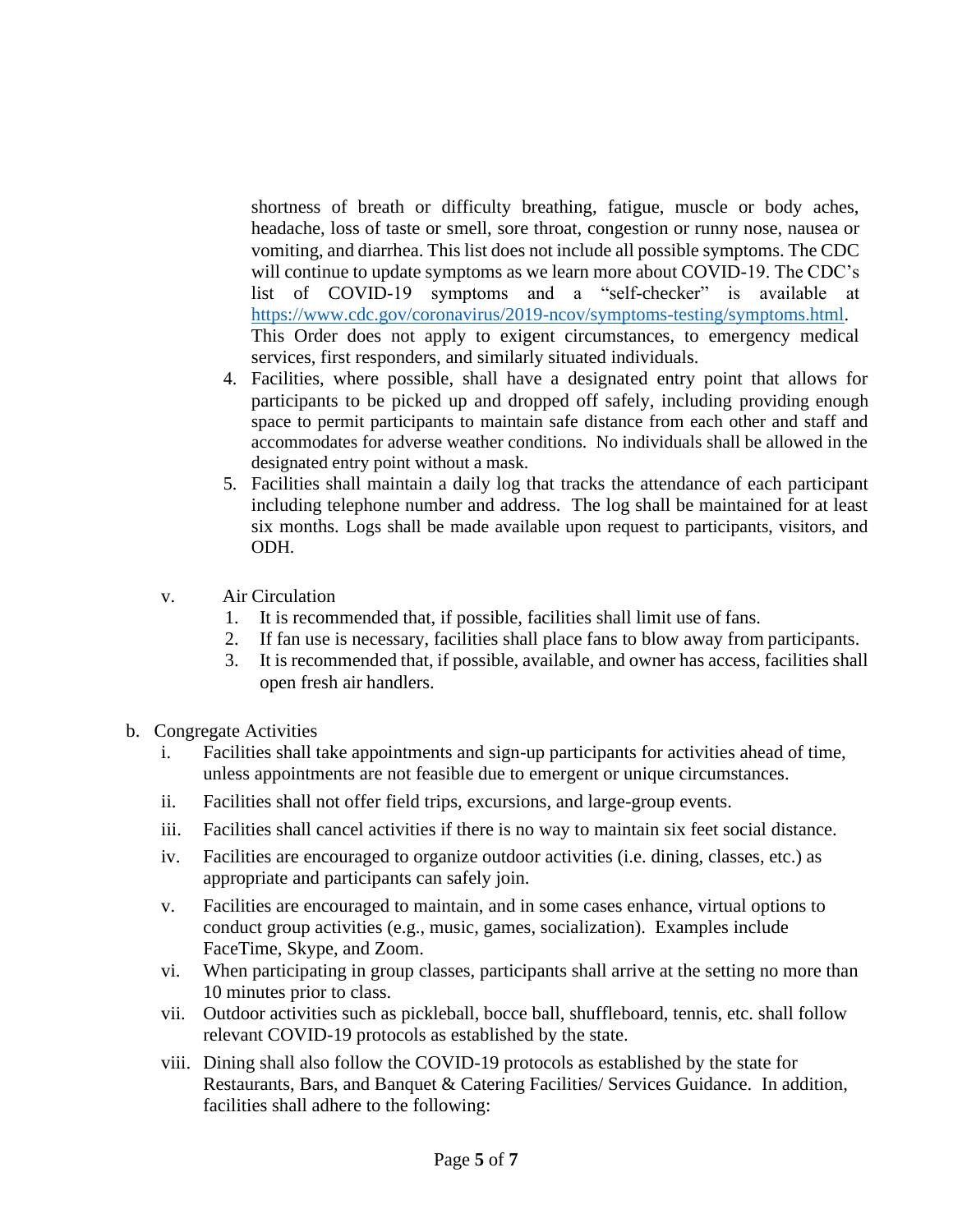- a. Visual six-foot ground markings are required to show proper distance for participants in line.
- b. Dining or seating areas shall be positioned to ensure at least six feet between parties.
- c. Self-service buffets and product samples are prohibited, but self-service beverage is permitted.
- d. Condiments shall either be placed on the food item by staff or offered in individual packets or containers.
- e. Schedules shall be altered to reduce contact (e.g., stagger meal, activity, arrival/departure times).

### c. Staff

- i. Staff and personnel necessary for the operations of the facilities shall receive training on infection control including new procedures for COVID-19 prior to returning to work. Training shall include the following topics: infection control, appropriate use of PPE and hand sanitizers, spacing/social distancing, sanitizing surfaces, and new facility procedures for COVID-19 (education available through the CDC website www.train.org/cdctrain/welcome).
- ii. Personnel necessary for the operations of the facilities include, but may not be limited to, staff, contracted and emergency healthcare providers, and contractors conducting critical on-site maintenance.
- iii. If possible, participants shall be assigned the same staff throughout the day.

# d. Participants

- i. Facilities shall assess existing capacity and identify participants best suited to return to the facility. Facilities shall include this prioritization within facility policies and shall adhere to the following:
	- 1. During this initial phase of limited capacity, participants unable to wear masks shall not be permitted to return to facilities.
	- 2. Participants considered to be a risk to others shall not be accepted into the facility until it is safe for everyone.
- ii. Participants shall be reminded about the risks of the spread of COVID-19 and the appropriate safety measures to take to protect themselves.

# e. Transportation

- i. Facilities may continue to transport individuals to the facility.
- ii. All drivers shall be required to wear a mask at all times.
- iii. All individuals participating in pick up or drop off shall be required to wear a mask during the process of pick up or drop and at all times while inside the designated entry point.